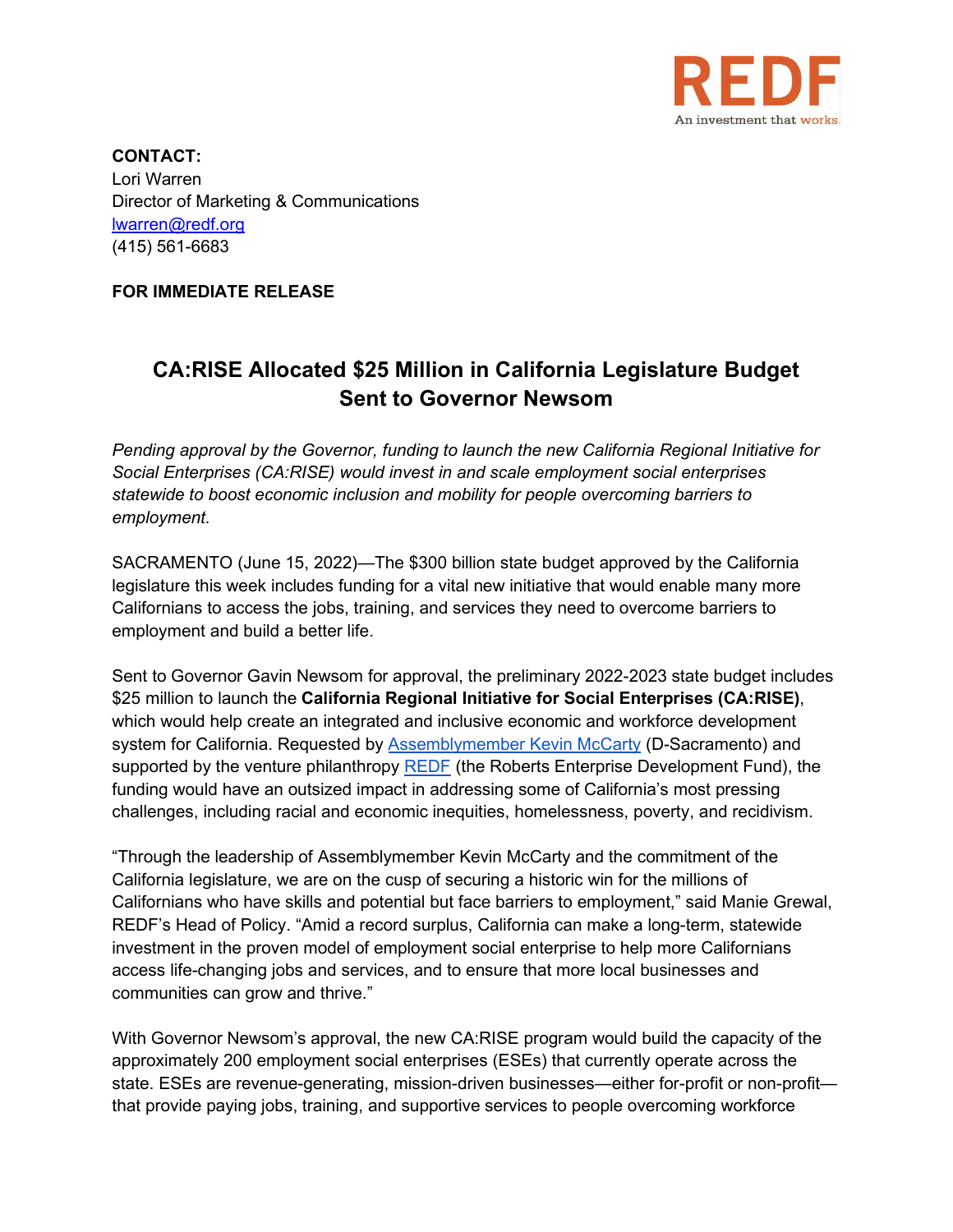barriers. Millions of Californians face these obstacles, including individuals who are formerly incarcerated, who have experienced homelessness, foster care, mental illness, or addiction, and youth who have been disconnected from school or work.

California's 200 ESEs operate in multiple regions, including Los Angeles, the San Francisco Bay Area, the Central Valley, and the Inland Empire, and collectively employ roughly 10,000 people each year. Nearly 75 percent of ESE employees are justice-impacted individuals, and approximately 71 percent identify as Black or Latinx. [Independent research](https://redf.org/wp-content/uploads/REDF-MJS-Final-Report-Brief.pdf) verifies that the onthe-job experience that ESEs provide their employees more than doubles job retention and significantly increases wages and total incomes. In turn, these gains support economic security and asset-building, particularly for communities of color, and reduced rates of homelessness, recidivism, and incarceration.

"Employment social enterprises fill the gaps and help Californians gain employment by providing the support they need along the way," said Assemblymember McCarty, who requested the funding. "CA:RISE would create a statewide network, provide funding and technical assistance, and enable ESEs to hire and support more people to access meaningful and gainful employment."

CA:RISE is modeled after the successful and nationally recognized [Los Angeles Regional](https://ewddlacity.com/index.php/employment-services/larise)  [Initiative for Social Enterprise](https://ewddlacity.com/index.php/employment-services/larise) (LA:RISE), an innovative partnership between the City and County of Los Angeles workforce agencies and employment social enterprises that [has](https://redf.org/what-we-do/larise/)  [provided](https://redf.org/what-we-do/larise/) transitional employment to over 6,000 Angelenos facing workforce barriers, and helped more than 3,000 participants secure permanent jobs or enroll in educational programs.

CA:RISE will provide funding and technical assistance to California's ESEs and connect them with local public partners, training providers, and private sector employers to create a stronger and more inclusive workforce development system for the state. Beyond providing an income and on-the-job training, ESEs deliver support services that help people who are typically not served through traditional workforce systems, and that address the many other barriers to stable employment. These targeted services include providing and connecting employees to housing, childcare, transportation, and trauma-informed support systems.

"California spends many billions each year on incarceration, and billions more on homelessness reduction efforts," said Grewal. "For a tiny fraction of that, we can invest in a model that we know works: providing good jobs and training, along with targeted wraparound services, to help people find their feet, tap their potential and break the cycle of homelessness and incarceration."

*###*

## **ABOUT REDF**

REDF invests in employment social enterprises (ESEs) — businesses that provide jobs, training, and support to people breaking through barriers to employment. REDF partners with